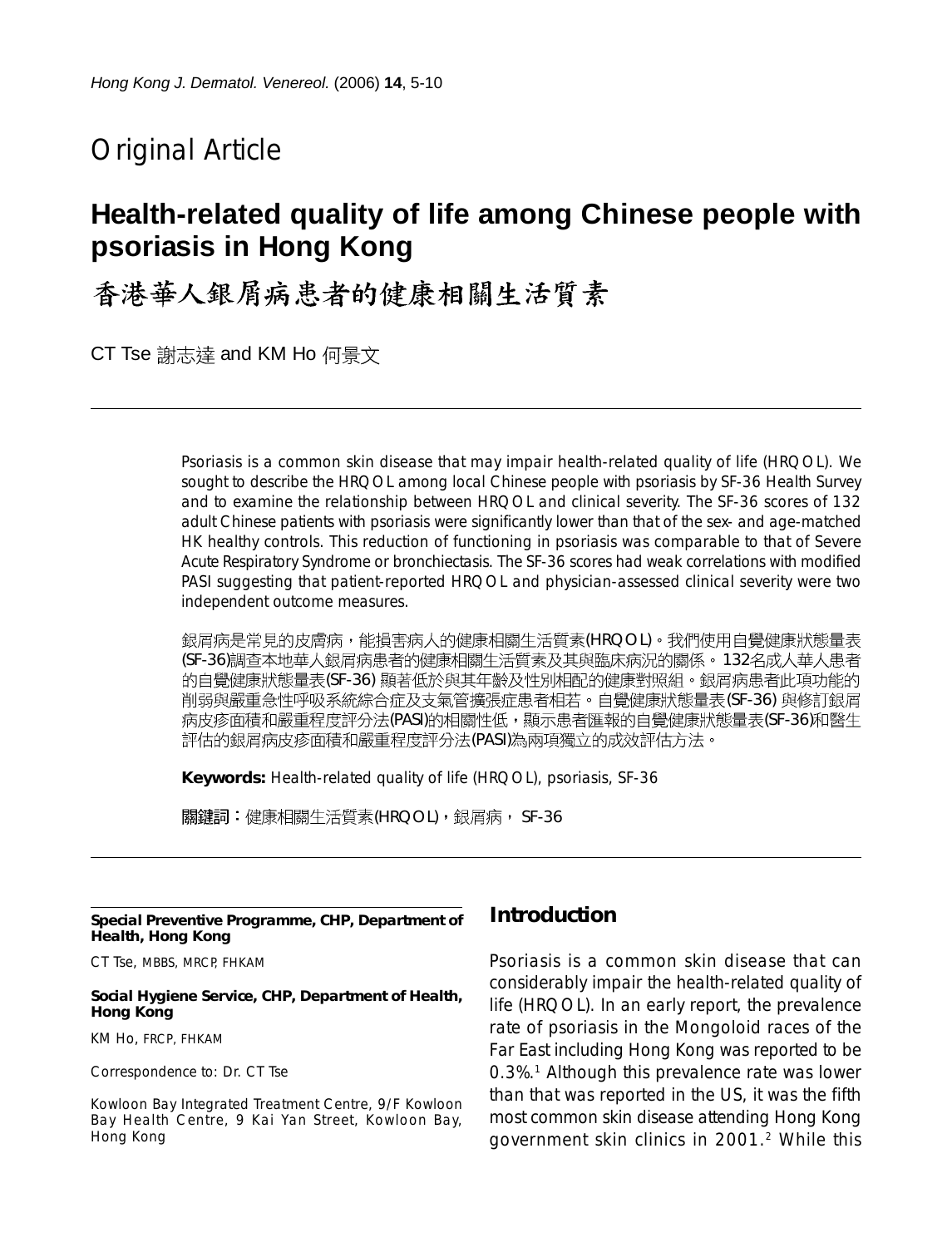common skin disease is rarely life threatening, it can be life ruining due to pruritus, cosmetic disfigurement and social stigmatisation.3 This negative impact on HRQOL was confirmed by studies in the Western population.<sup>4-6</sup>

Nevertheless, impact of psoriasis on Chinese people cannot be generalised from the Western literatures because different cultural background may generate different perception of HRQOL.<sup>7</sup> We sought to describe the HRQOL among the Chinese people with psoriasis in Hong Kong by a validated generic HRQOL questionnaire and to examine the relationship between HRQOL and clinical severity.

# **Method**

All adult Chinese patients (aged 18 to 65 years old) attending the government skin clinics from October 2003 to April 2004 were invited to join the study. These clinics were Fanling Integrated Treatment Centre (ITC), Lek Yuen Social Hygiene Clinic (SHC), Tuen Mun SHC, Yau Ma Tei Dermatological Centre (DC), Yung Fung Shee DC, and Kowloon Bay ITC. All subjects had clinical diagnosis of psoriasis (without co-morbidity) for more than one year.

Each subject was asked to complete the Chinese (HK) SF-36 Health Survey. Simultaneously, the attending physicians collected the demographic data and measured the clinical severity by Modified Psoriasis Area and Severity Index (MPASI).

The study protocol was approved by the Ethics Committee, Department of Health, HKSAR.

# **Measurement**

#### *SF-36*

MOS 36-item Short Form Health Survey (SF-36) is one of the most commonly used generic HRQOL instrument worldwide. It consists of 36 questions that assess the health status in 8 domains: physical function (PF), role physical (RP), bodily pain (BP), general health (GH), mental health (MH), role emotional (RE), social functioning (SF) and vitality (VT). These domains can be summarised into two aggregate summary scores: Physical Component Score (PCS) and Mental Component Summary (MCS).

We used the validated Chinese version [The Chinese (HK) SF-36] that had been confirmed to have high internal consistency (Cronbach's alpha >0.7 in all scales) and test-retest reliability in the local setting.<sup>7</sup>

The HK normative values of SF-36 was established after studying 2,410 healthy individuals.7 Since the gender and age had significant effects on the SF-36 scores, we reported our results after sex and age-specific standardisation of HK normative values (mean 50, SD10).<sup>8</sup> Higher SF-36 scores indicated better HRQOL.

### *MPASI*

MPASI was a modified version of PASI (Psoriasis Areas and Severity Index) that had been used in a local study of psoriasis.<sup>9</sup> It was a summation of extent and lesional severity (erythema, desquamation and induration) with higher value indicating worse clinical status.

# **Results**

We recruited 132 psoriasis patients without comorbidity (response rate  $= 91\%$ ), of which 94 (71%) were male. The mean age was 41.3 years old. The most common clinical type was chronic plaque psoriasis (95.1%). The majority (93.4%) had stable diseases that had not required hospitalisation in the preceding year.

### *SF-36 scores of psoriasis*

The SF-36 scores of these psoriasis patients without co-morbidity were lower than that of 2,410 sex and age-matched HK healthy controls. Although the General Health score and Vitality score in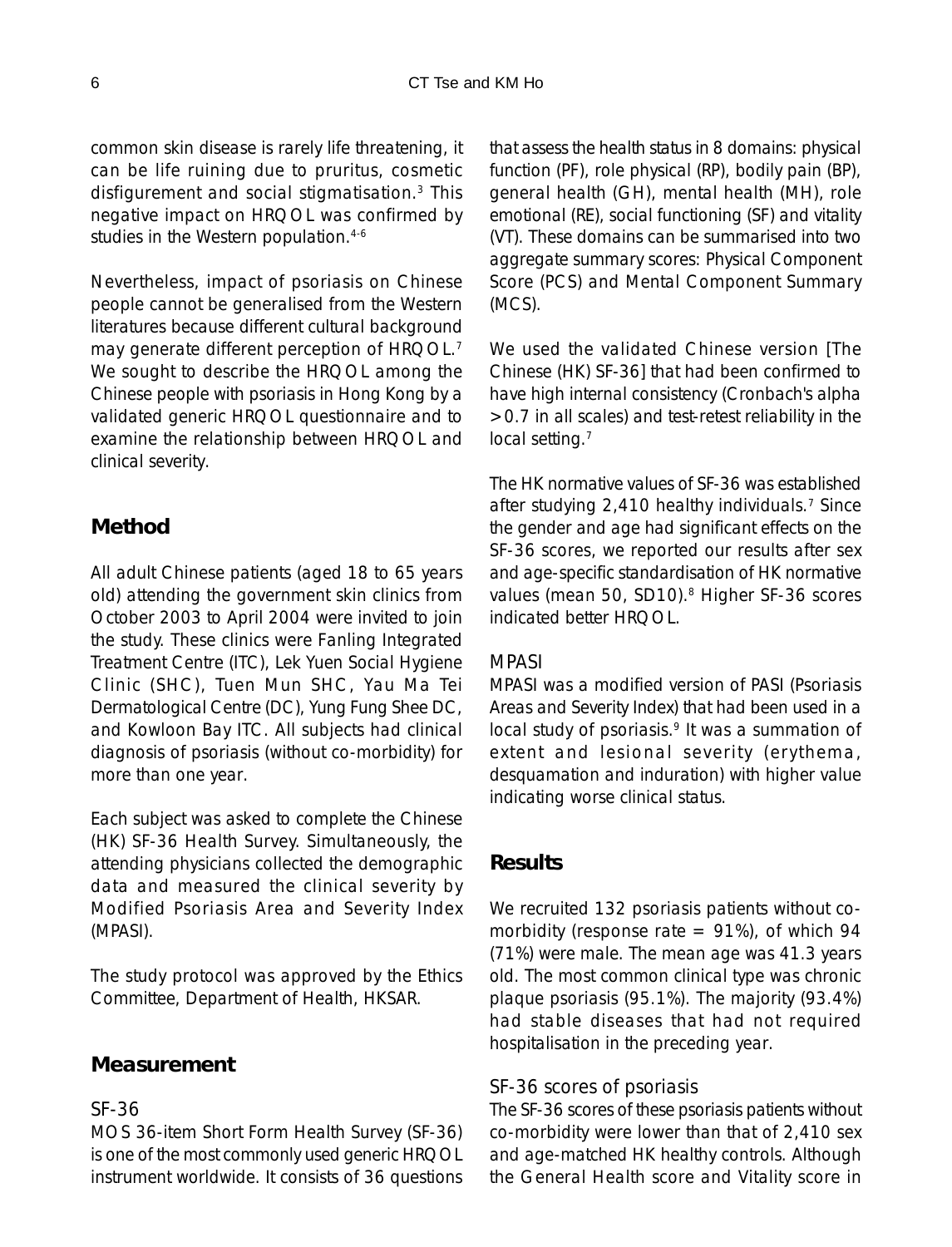psoriasis patients were close to the normal population (mean 50, SD 10), the remaining six scale scores were significantly lower  $(P<0.01)$ . Bodily Pain [mean BP score  $(SD) = 41.10$ (11.98)] and Social Function [mean SF score (SD)  $= 37.01$  (14.54)] scored the lowest in the physical component and mental component respectively (Table 1). Both the Physical Component Summary (PCS) and the Mental Component Summary (MCS)

**Table 1.** SF-36 scores of 132 psoriasis patients without co-morbidity

| <b>SF-36</b> | Mean  | (SD)    | P value*   |
|--------------|-------|---------|------------|
| PF           | 43.21 | (17.58) | P < 0.001  |
| <b>RP</b>    | 44.59 | (13.98) | P < 0.001  |
| <b>BP</b>    | 41.10 | (11.98) | P < 0.001  |
| GH           | 48.65 | (10.73) | $P = 0.13$ |
| VT           | 49.99 | (10.12) | $P = 0.99$ |
| SF           | 37.01 | (14.54) | P < 0.001  |
| RF           | 47.67 | (10.73) | P < 0.01   |
| MH           | 45.31 | (10.66) | P < 0.001  |
| <b>PCS</b>   | 43.63 | (13.22) | P < 0.001  |
| <b>MCS</b>   | 46.33 | (11.03) | P < 0.01   |

\* P value between psoriasis patients and healthy controls (standardised to mean 50 and SD 10) by unpaired t test

of psoriasis patients were significantly lower than that of healthy controls.

#### *Subgroup analysis of SF-36 scores*

There was no statistically difference  $(P>0.05)$  in PCS or MCS between the subgroups that were identified by their gender, age group, working status, duration of illness and head involvement (Table 2).

However, arthropathy was found to be a predictor poor physical functioning. The PCS of psoriasis patients with arthropathy [Median PCS score (IQR)  $= 26.05$  (15.51-44.78); P<0.01; Table 3] was significantly lower than that without arthropathy  $[median PCS score (IQR) = 48.59 (38.14-53.86)].$ This reduction in physical functioning was attributed to significantly reduced Physical Function Score [median PF score  $(IOR) = 23.40$  (-1.80 to 49.00); P<0.01] and Bodily Pain Score [BP score  $(IOR) = 27.56 (13.55 to 31.54); P < 0.001$ .

#### *Comparison of SF-36 scores between psoriasis and other illnesses*

Both bronchiectasis and SARS are severe respiratory diseases that were shown to impair

| <b>Potential predictors</b> |            | N   | <b>PCS</b> |         | <b>MCS</b> |       |                 |            |
|-----------------------------|------------|-----|------------|---------|------------|-------|-----------------|------------|
|                             |            |     | Mean       | (SD)    | P value    | Mean  | (SD)            | P value    |
| Gender                      | Male       | 97  | 43.56      | (12.93) | $0.91*$    | 46.36 | (11.06)         | $0.96*$    |
|                             | Female     | 35  | 43.84      | (14.19) |            | 46.25 | (11.13)         |            |
| Age group                   | $<$ 40 y   | 64  | 42.50      | (14.25) | $0.34*$    | 46.28 | $(11.08) 0.96*$ |            |
|                             | $41 - 65y$ | 68  | 44.71      | (11.93) |            | 46.39 | (11.07)         |            |
| Working/studying            | Yes        | 101 | 44.67      | (12.41) | $0.11*$    | 46.13 | (11.11)         | $0.70*$    |
|                             | No.        | 31  | 40.26      | (15.31) |            | 47.01 | (10.92)         |            |
| Duration of illness         | < 5y       | 42  | 45.12      | (10.60) | $0.55+$    | 45.79 | (10.65)         | $0.92^{+}$ |
|                             | $5-10y$    | 40  | 41.90      | (14.84) |            | 46.56 | (13.42)         |            |
|                             | >10 y      | 50  | 43.77      | (13.92) |            | 46.70 | (9.32)          |            |
| <b>Head involvement</b>     | Yes        | 114 | 43.08      | (13.36) | $0.23*$    | 45.76 | (11.11)         | $0.13*$    |
|                             | No         | 18  | 47.11      | (12.10) |            | 49.98 | (10.11)         |            |

**Table 2.** Subgroup comparisons of SF-36 summary scores among 132 psoriasis patients

\*P values between subgroups by unpaired t-test; +P values between subgroups by ANOVA test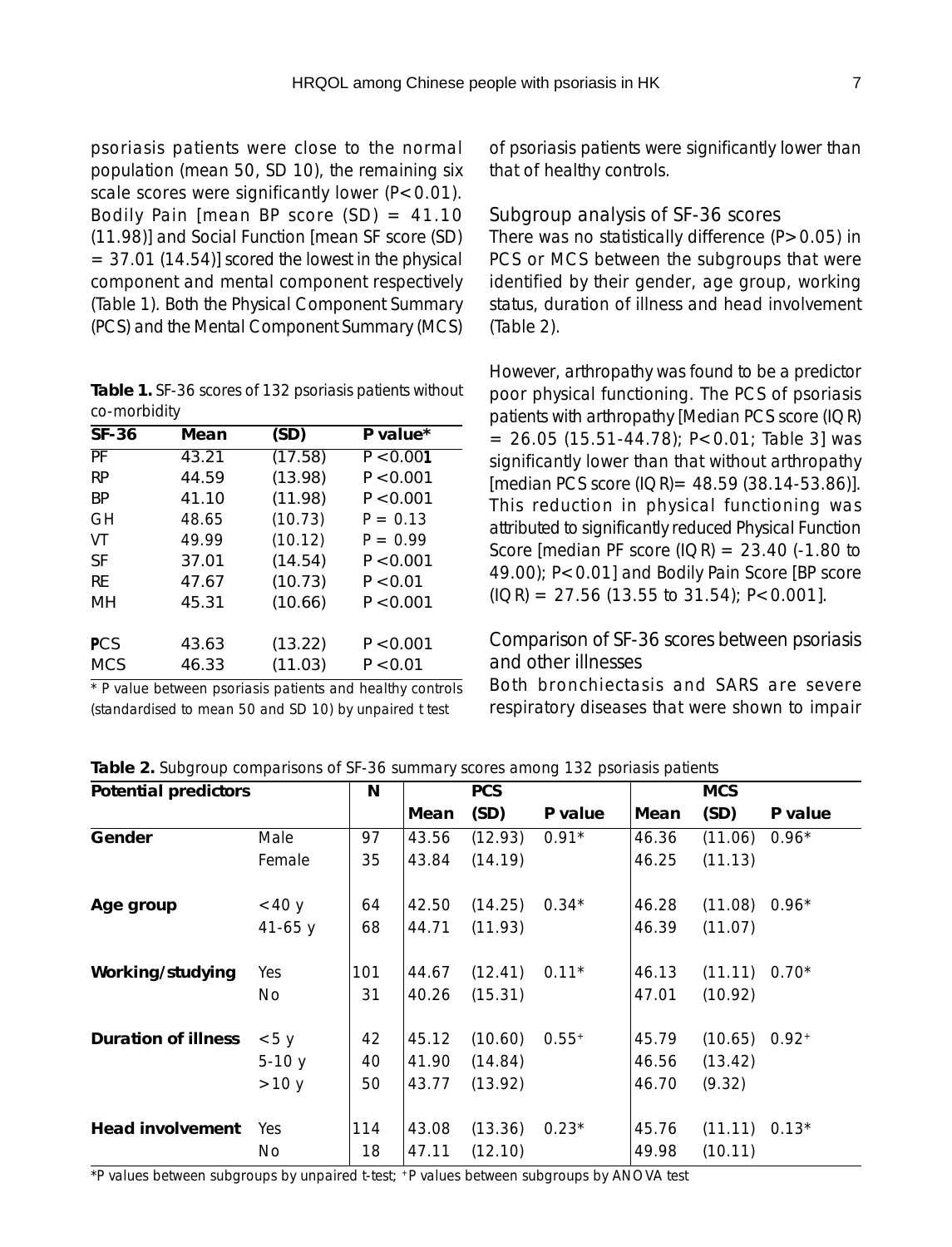| SF-36      | Without arthropathy ( $N=122$ )<br>Arthropathy $(N=10)$ |                   |        | *P values         |          |
|------------|---------------------------------------------------------|-------------------|--------|-------------------|----------|
|            | Median                                                  | (IOR)             | Median | (IOR)             |          |
| <b>PCS</b> | 48.59                                                   | $(38.14 - 53.86)$ | 26.05  | $(15.51 - 44.78)$ | < 0.01   |
| <b>MCS</b> | 46.60                                                   | $(39.80 - 53.32)$ | 51.77  | $(37.03 - 59.86)$ | $= 0.29$ |
| <b>PF</b>  | 45.06                                                   | $(42.04 - 55.50)$ | 23.40  | $(-1.80 - 49.00)$ | < 0.01   |
| <b>RP</b>  | 54.83                                                   | $(36.75 - 55.15)$ | 31.57  | $(18.47 - 55.01)$ | $= 0.09$ |
| <b>BP</b>  | 43.13                                                   | $(34.97 - 50.66)$ | 27.56  | $(13.55 - 31.54)$ | < 0.001  |
| <b>GH</b>  | 50.11                                                   | $(40.52 - 56.39)$ | 43.90  | $(38.01 - 53.31)$ | $= 0.20$ |
| VT         | 50.19                                                   | $(41.48 - 58.15)$ | 45.03  | $(42.31 - 55.93)$ | $= 0.47$ |
| <b>SF</b>  | 39.35                                                   | $(24.90 - 48.18)$ | 32.36  | $(30.60 - 41.98)$ | $= 0.59$ |
| RE         | 50.29                                                   | $(39.40 - 57.52)$ | 52.02  | $(33.48 - 57.52)$ | $= 0.96$ |
| MН         | 46.52                                                   | $(39.15 - 53.07)$ | 39.21  | $(32.94 - 54.00)$ | $= 0.20$ |

**Table 3.** Comparison of SF-36 scores between psoriasis patients with and without arthropathy

\*P value between two groups by Mann-Whitney test

the HRQOL.10,11 Our result showed that the disability of psoriasis was comparable to these respiratory diseases (Figure 1).

Although the reduction in physical functioning by psoriasis (mean psoriasis PCS score = 46.93) was not as severe as that by bronchiectasis (mean PCS



**Figure 1.** SF-36 summary scores of psoriasis and other illnesses.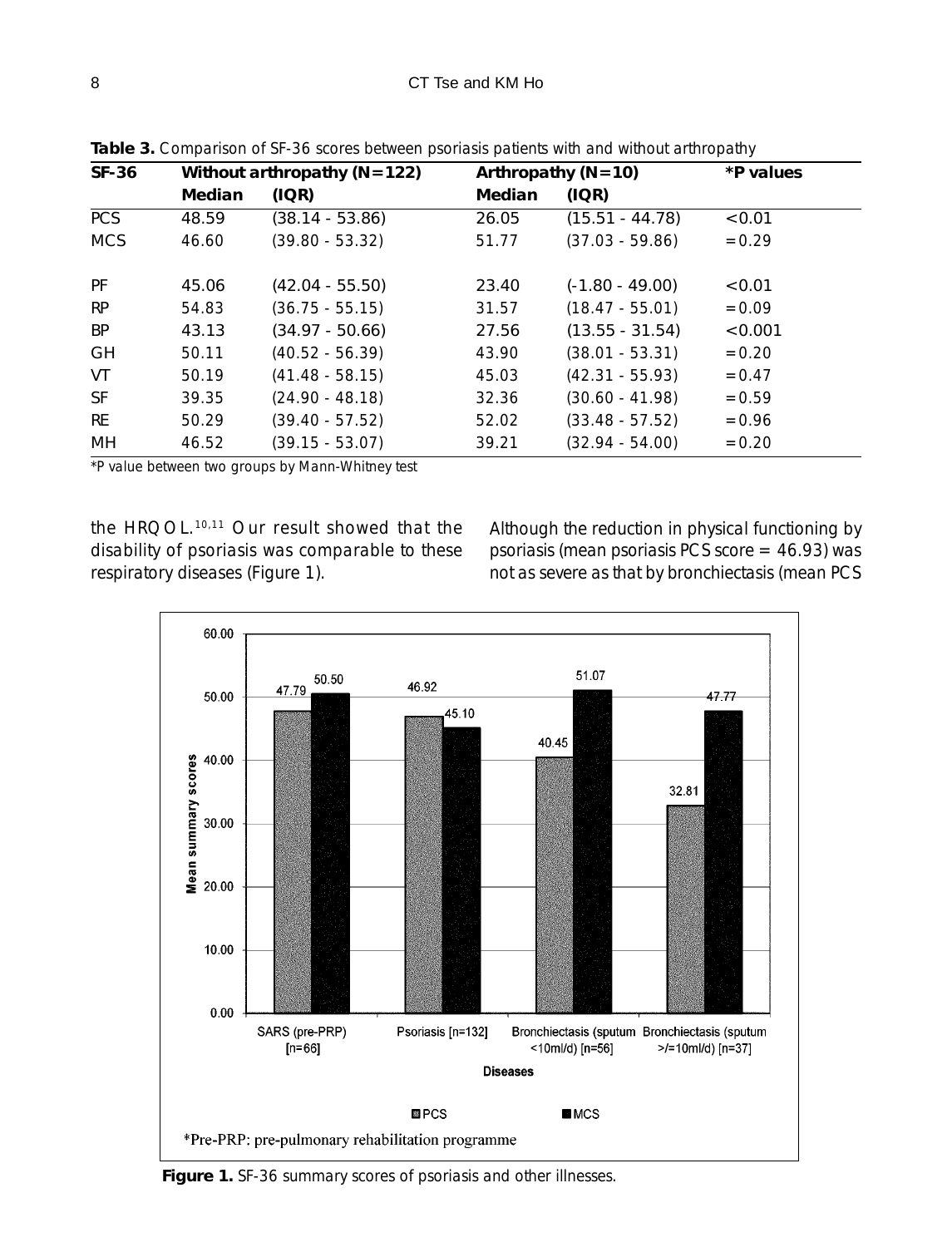scores of bronchiectasis with sputum <10 ml/day and  $>$ /=10 ml/day were 32.81 and 40.45 respectively), the reduction of mental functioning by psoriasis (mean psoriasis  $MCS = 45.10$ ) was the worst among the three illnesses (mean bronchiectasis MCS =  $47.77$  and  $51.07$ ; mean  $SARS MCS = 50.50$ .

*Relationship between SF-36 score and MPASI* Of note, the weak correlation between PCS and MCS (Pearson's coefficient  $r = 0.11$ ,  $P > 0.05$ , Table 4) supported the notion that these two summary scores were two distinct health dimensions (divergent validity).

As expected, negative correlations between SF-36 scores and MPASI were observed as higher SF-36 scores represented better HRQOL. Again, we found weak correlations between MPASI and SF-36 (rs= -0.14 & -0.12, P>0.05).

### **Discussion**

This study suggested that the HRQOL of 132 patients was significantly worse than that of 2,410 sex and age-matched HK healthy controls. The greatest mental burden among our subjects was the impairment in social functioning. This result is not surprising because psoriasis, as a skin disease, can cause cosmetic disfigurement and social embarrassment. Of the almost 18,000 people responded to the survey conducted by National Psoriasis Foundation, 79% felt embarrassed when people viewed their psoriasis.12 Similarly, Weiss found that three-fourths of psoriasis patients felt the need to hide their psoriasis and the same proportion of patients avoided activities like swimming.<sup>13</sup> The impairment of social functioning,

| Table 4. Correlation matrix |
|-----------------------------|
|-----------------------------|

|            | <b>PCS</b>        | <b>MCS</b> |  |
|------------|-------------------|------------|--|
| <b>PCS</b> |                   |            |  |
| MCS.       | 0.11 <sup>a</sup> |            |  |
| MPASI      | $-0.14b$          | $-0.12b$   |  |

a Pearson correlation; **b** Spearman's rho correlation

in part, stems from the general public's repugnance for ugliness and fear of contagious skin conditions.<sup>3</sup> Perhaps the misnomer "牛皮癬" which carries a meaning of contagious fungal infection should be avoided in the local settings and replaced by a more appropriate Chinese translation " 銀屑病".

The greatest physical burden among our subjects was bodily pain. This bodily pain could not be explained by psoriatic arthropathy alone because only 10 subjects (7.6%) had arthropathy. We speculated that some of the pain was due to excoriation secondary to pruritus. Further study is needed to clarify the source of pain. Nevertheless, psoriatic arthropathy was a significant predictor of poor HRQOL. This suggests that people with psoriatic arthropathy deserves a priority of treatment.

There is often a misconception that skin diseases are somewhat less serious than other medical illnesses. Our results refuted this by confirming that the degree of disability experienced by people with psoriasis was comparable to that of people with SARS or bronchiectasis. This result echoed the comparative study by Rapp et al in which the disability measured by SF-36 in 317 US psoriasis patients were more than that in people with cancer or myocardial infarction.<sup>6</sup>

Our results also had some resource implication to the local health care system because the impairment measured by SF-36 (HK) Health Survey was related to increased health service utilisation rate in HK, including monthly outpatient consultation rate and hospitalisation rate.14

The weak correlation between HRQOL and MPASI suggested that patient-reported HRQOL and physician-assessed clinical severity were two independent outcome measures. This weak correlation is partly attributed to the different perspectives between patients and physicians. For example, patients may consider "embarrassment over appearance" the greatest burden on HRQOL, while physicians do not assign it as an indicator